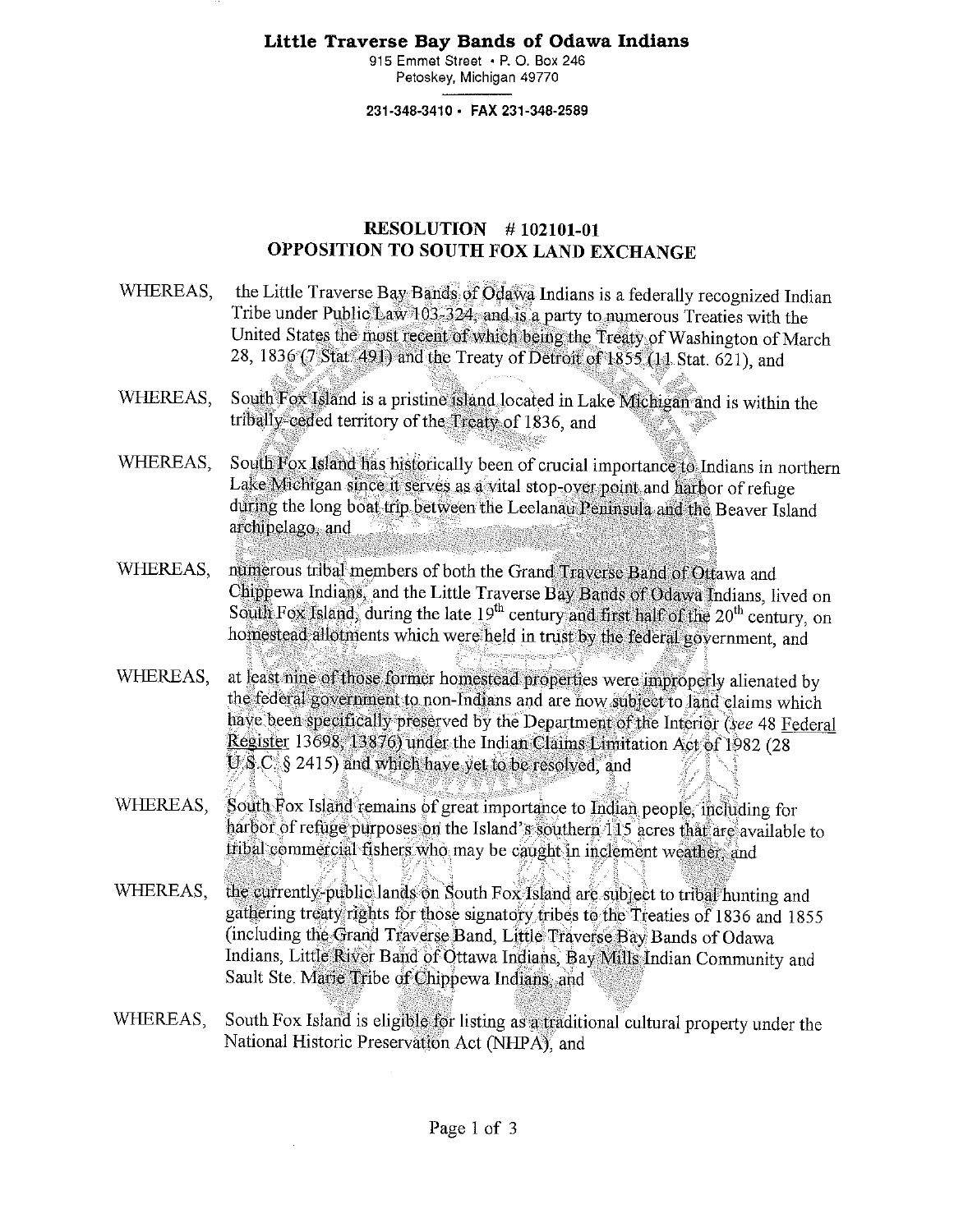- WHEREAS, the public lands include property which has been designated by the U.S. Fish & Wildlife Service (USFWS) as critical habitat for the Great Lakes piping plover - a federally-listed endangered species, and
- WHEREAS, the public lands also provide habitat for peregrine falcon, bald eagle and Pitcher's thistle (another federally-listed endangered species), and
- WHEREAS, the public lands proposed to be given up by the DNR include a large section of globally-rare perched sand dunes, which have been acknowledged by the Michigan Natural Features Inventory as being of top priority for protection due to their unique qualities and the absence of exotic species in the dune ecosystem, and
- WHEREAS, the public lands proposed to be given up also include stands of cedars which are as much as 400 years old, and
- WHEREAS, the wildlife and ecological values of the public properties which would be given up are far superior to the corresponding values of those properties which the DNR would be receiving under the proposed exchange, and
- WHEREAS, the public lands on the southern 115 acres of the Island provide the best and safest public boat access, and also may be used as a harbor of refuge regardless of which way the wind is blowing, and
- WHEREAS, there are only two landowners on South Fox Island currently: the Michigan Department of Natural Resources (DNR); and Mr. David Johnson, a developer, and
- WHEREAS, the DNR and Mr. Johnson have proposed a land exchange on South Fox Island which would threaten exercise of tribal treaty rights, tribal and public access to the Island, safe harbor availability, and the overall ecological integrity of the Island, and
- WHEREAS, Mr. Johnson would be the only party which stands to gain from the proposed land exchange, which is not in the best interests of tribal members or the general public, and
- WHEREAS, the Grand Traverse Band of Ottawa and Chippewa Indians has provided extensive comment and documentation to the DNR, USFWS, and the National Park Service (NPS), and has formally opposed the proposed land exchange, and
- WHEREAS, in addition to the Grand Traverse Band, at least 15 other organizations have formally opposed the proposed land exchange on South Fox Island, including Defenders of Wildlife, the South Fox Island Public Hunters Club, the Michigan United Conservation Clubs, the Michigan Land Use Institute, and others,